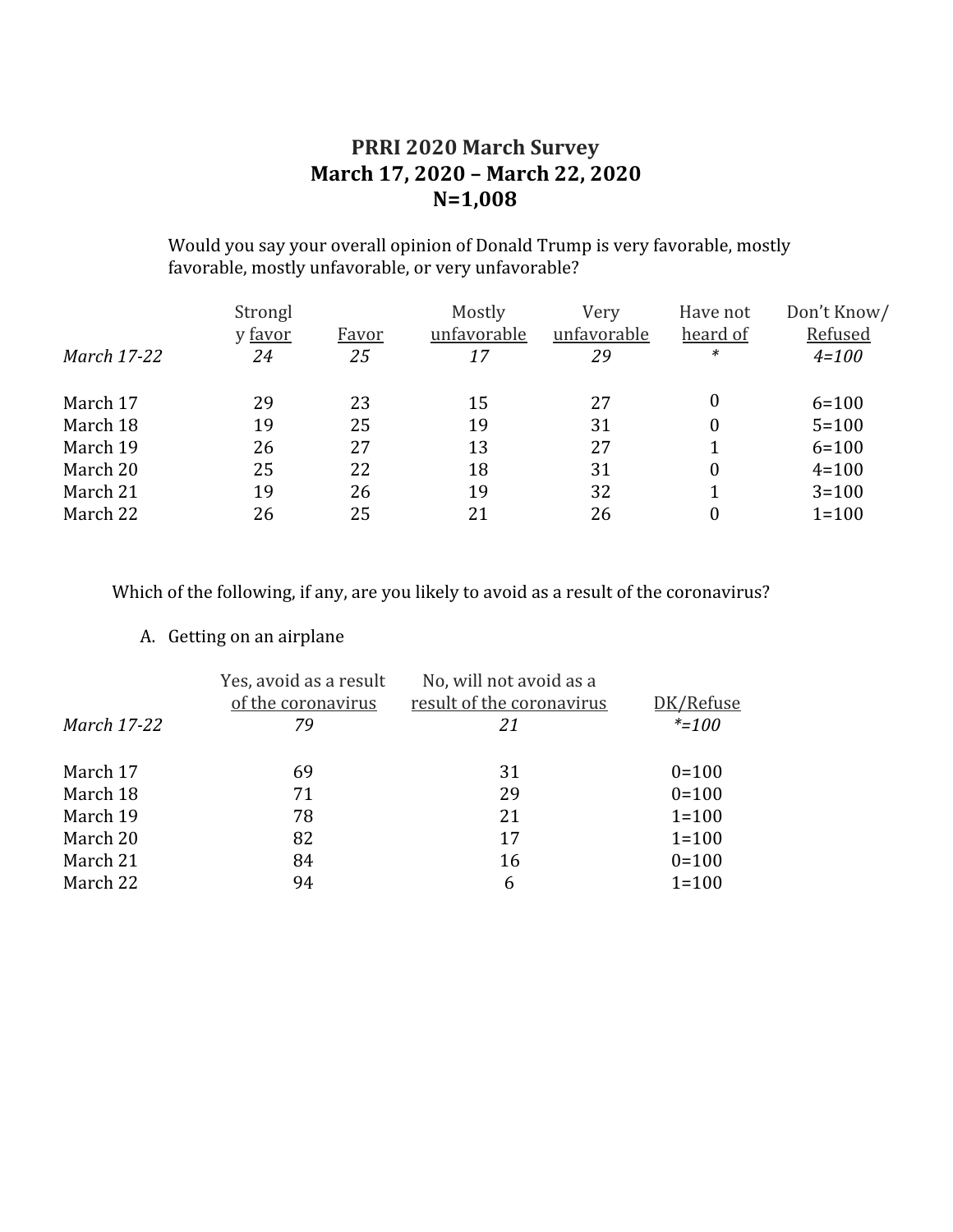| March 17-22 | Yes, avoid as a result<br>of the coronavirus<br>78 | No, will not avoid as a<br>result of the coronavirus<br>22 | DK/Refuse<br>$* = 100$ |
|-------------|----------------------------------------------------|------------------------------------------------------------|------------------------|
| March 17    | 67                                                 | 32                                                         | $1 = 100$              |
| March 18    | 71                                                 | 28                                                         | $* = 100$              |
| March 19    | 78                                                 | 22                                                         | $* = 100$              |
| March 20    | 80                                                 | 20                                                         | $0=100$                |
| March 21    | 85                                                 | 15                                                         | $* = 100$              |
| March 22    | 90                                                 | 9                                                          | $1 = 100$              |

# B. Taking a Train Including Subways and Other Public Transportation

### C. Attending a Concert or Sporting Event

|             | Yes, avoid as a result<br>of the coronavirus | No, will not avoid as a<br>result of the coronavirus | DK/Refuse |
|-------------|----------------------------------------------|------------------------------------------------------|-----------|
| March 17-22 | 80                                           | 19                                                   | $* = 100$ |
| March 17    | 65                                           | 35                                                   | $0=100$   |
| March 18    | 79                                           | 21                                                   | $1 = 100$ |
| March 19    | 78                                           | 22                                                   | $0=100$   |
| March 20    | 81                                           | 17                                                   | $1 = 100$ |
| March 21    | 87                                           | 13                                                   | $0=100$   |
| March 22    | 94                                           | 6                                                    | $0=100$   |

#### D. Going to a Restaurant or Bar

| March 17-22 | Yes, avoid as a result<br>of the coronavirus<br>75 | No, will not avoid as a<br>result of the coronavirus<br>25 | DK/Refuse<br>$1 = 100$ |
|-------------|----------------------------------------------------|------------------------------------------------------------|------------------------|
| March 17    | 65                                                 | 34                                                         | $1 = 100$              |
| March 18    | 70                                                 | 29                                                         | $2 = 100$              |
| March 19    | 68                                                 | 32                                                         | $* = 100$              |
| March 20    | 75                                                 | 25                                                         | $* = 100$              |
| March 21    | 84                                                 | 16                                                         | $0=100$                |
| March 22    | 88                                                 | 10                                                         | $3 = 100$              |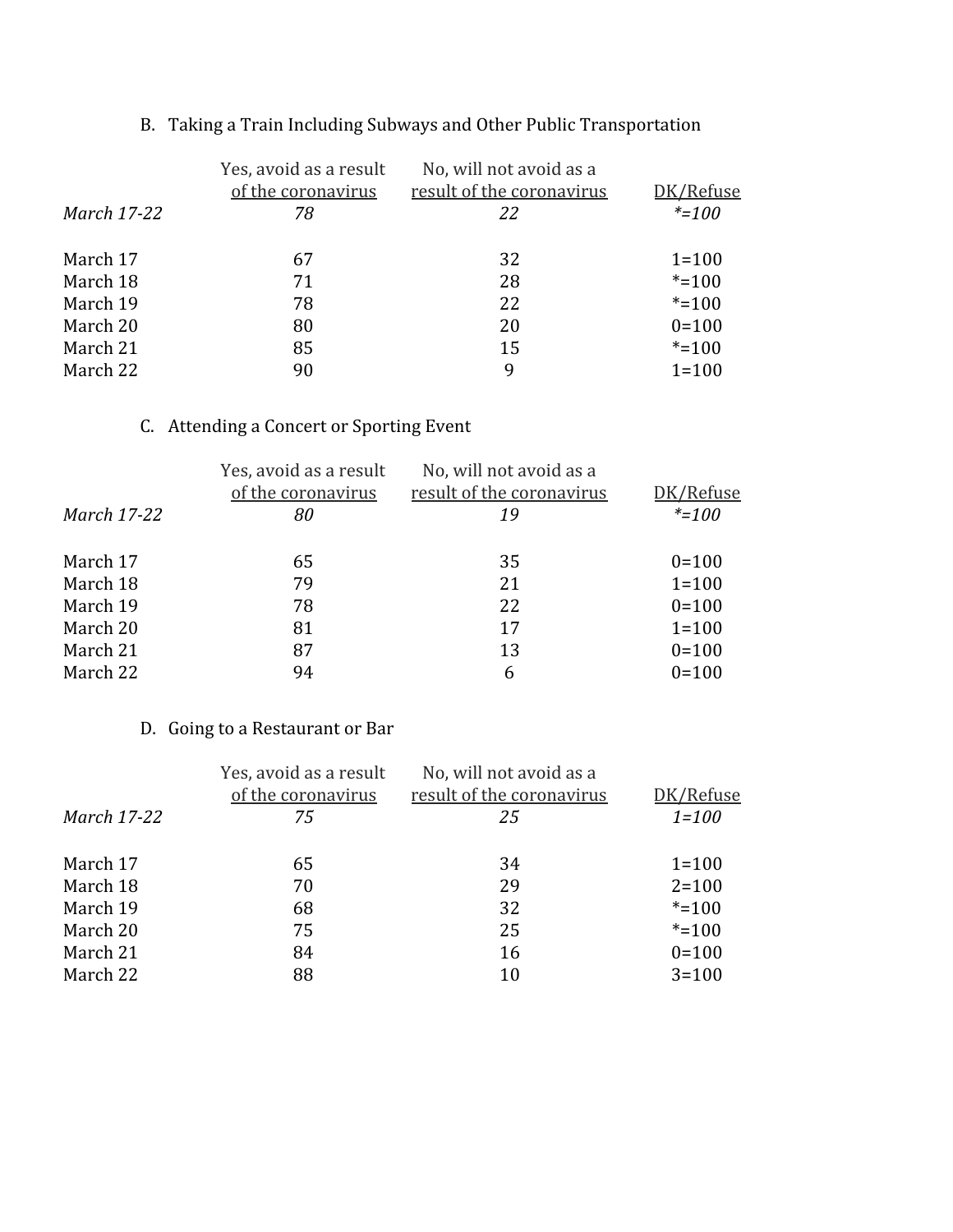# E. Going to the Movies

|                    | Yes, avoid as a result<br>of the coronavirus | No, will not avoid as a<br>result of the coronavirus | DK/Refuse |
|--------------------|----------------------------------------------|------------------------------------------------------|-----------|
| <b>March 17-22</b> | 79                                           | 21                                                   | $* = 100$ |
| March 17           | 64                                           | 36                                                   | $0 = 100$ |
| March 18           | 75                                           | 24                                                   | $1 = 100$ |
| March 19           | 73                                           | 27                                                   | $0=100$   |
| March 20           | 82                                           | 17                                                   | $* = 100$ |
| March 21           | 90                                           | 10                                                   | $1 = 100$ |
| March 22           | 92                                           |                                                      | $1 = 100$ |

### F. Riding in a Taxi, Uber, or Lyft

| Yes, avoid as a result<br>of the coronavirus | No, will not avoid as a<br>result of the coronavirus | DK/Refuse |
|----------------------------------------------|------------------------------------------------------|-----------|
| 65                                           | 34                                                   | $2 = 100$ |
| 59                                           | 41                                                   | $* = 100$ |
| 61                                           | 38                                                   | $1 = 100$ |
| 60                                           | 37                                                   | $2 = 100$ |
| 71                                           | 29                                                   | $0=100$   |
| 72                                           | 25                                                   | $3 = 100$ |
| 64                                           | 33                                                   | $3 = 100$ |
|                                              |                                                      |           |

## G. Going to Gym or Health Club

| <b>March 17-22</b> | Yes, avoid as a result<br>of the coronavirus<br>78 | No, will not avoid as a<br>result of the coronavirus<br>21 | DK/Refuse<br>$* = 100$ |
|--------------------|----------------------------------------------------|------------------------------------------------------------|------------------------|
| March 17           | 66                                                 | 34                                                         | $0 = 100$              |
| March 18           | 72                                                 | 26                                                         | $2 = 100$              |
| March 19           | 73                                                 | 27                                                         | $0=100$                |
| March 20           | 83                                                 | 17                                                         | $0=100$                |
| March 21           | 88                                                 | 12                                                         | $* = 100$              |
| March 22           | 91                                                 | 9                                                          | $0=100$                |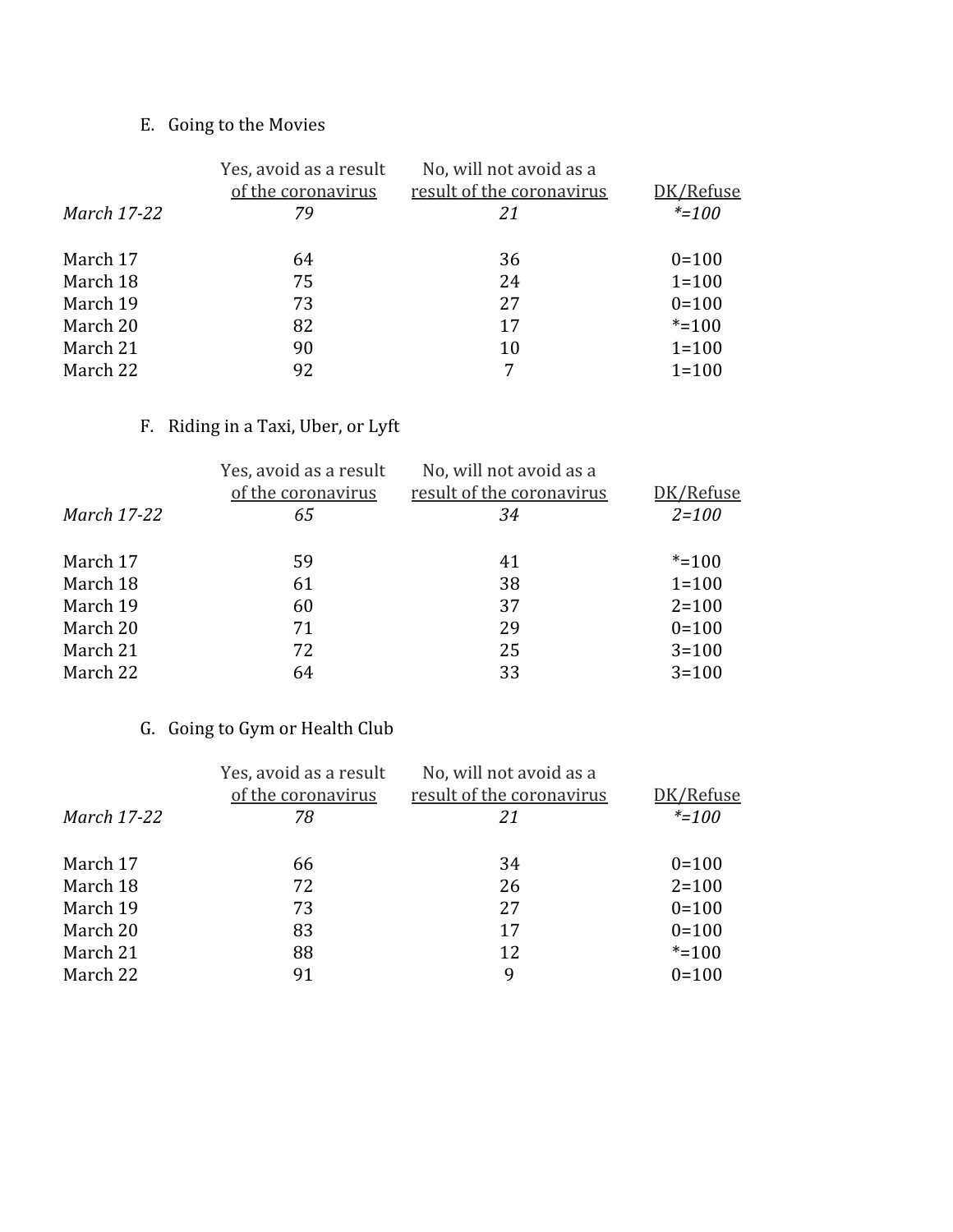## H. Taking a Cruise

|             | Yes, avoid as a result<br>of the coronavirus | No, will not avoid as a<br>result of the coronavirus | DK/Refuse |
|-------------|----------------------------------------------|------------------------------------------------------|-----------|
| March 17-22 | 81                                           | 18                                                   | $* = 100$ |
| March 17    | 71                                           | 29                                                   | $0 = 100$ |
| March 18    | 79                                           | 20                                                   | $1 = 100$ |
| March 19    | 79                                           | 20                                                   | $1 = 100$ |
| March 20    | 80                                           | 20                                                   | $0 = 100$ |
| March 21    | 87                                           | 13                                                   | $0 = 100$ |
| March 22    | 94                                           | 5                                                    | $1 = 100$ |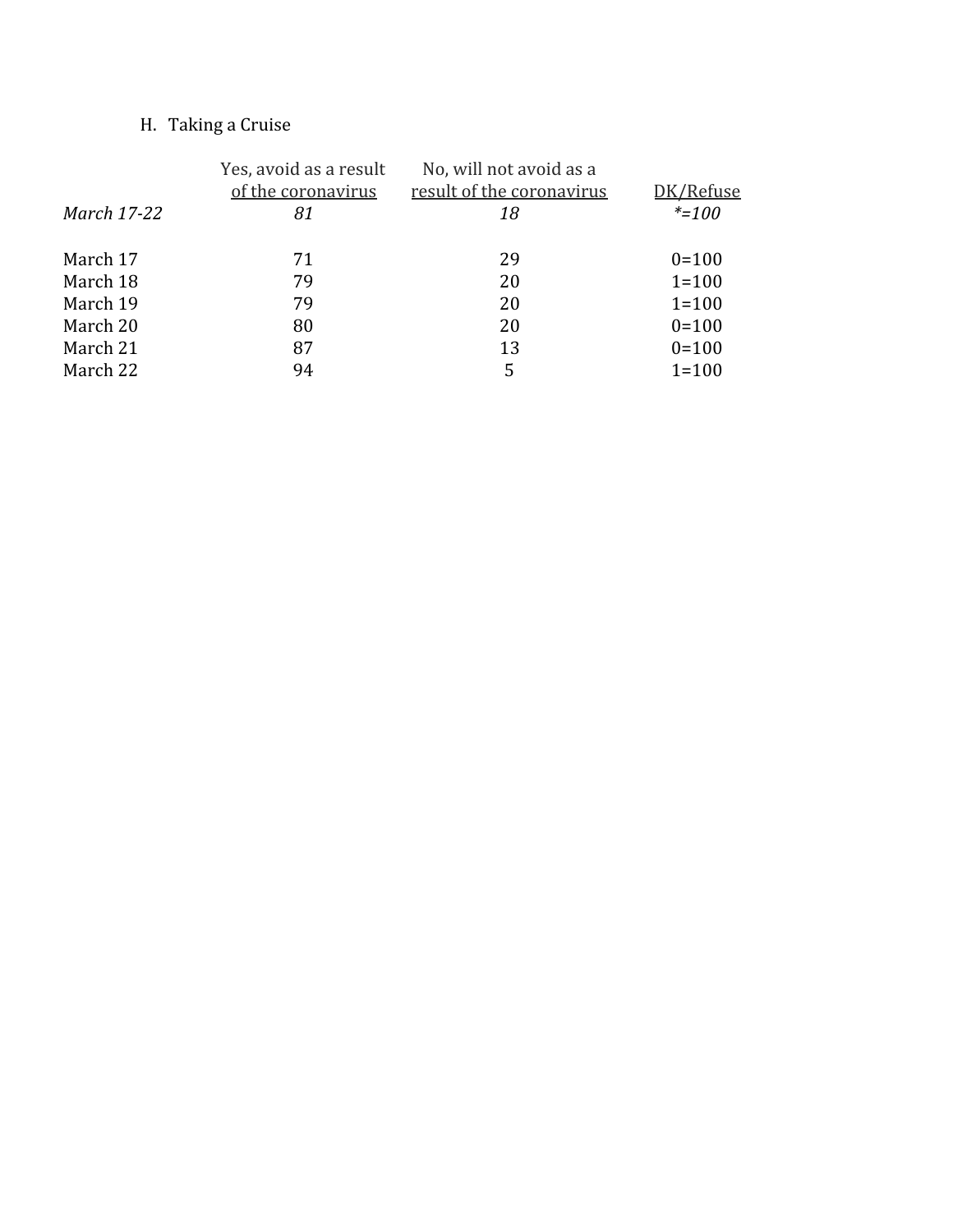# **Survey Methodology**

Results of the survey are based on bilingual (Spanish and English) RDD telephone interviews conducted between March 17 and March 22, 2020, by professional interviewers under the direction of SSRS. Interviews were conducted among a random sample of 1,008 adults 18 years of age or older living in the United States (703 respondents were interviewed on a cell phone). The selection of respondents within households was accomplished by randomly requesting to speak with the youngest adult male or female currently living in the household.

Data collection is based on stratified, single-stage, random-digit-dialing (RDD) sample of landline telephone households and randomly generated cell phone numbers. The sample is designed to represent the total U.S. adult population and includes respondents from all 50 states, including Hawaii and Alaska. The landline and cell phone samples are provided by Marketing Systems Group.

This SSRS Omnibus insert was weighted to provide nationally representative and projectable estimates of the adult population 18 years of age and older as well as the adult population in Texas. The weighting process took into account the disproportionate probabilities of household and respondent selection due to the number of separate telephone landlines and cellphones answered by respondents and their households, as well as the probability associated with the random selection of an individual household member. Following application of the above weights, the sample was post- stratified and balanced by key demographics such as age, race, sex, region, and education. The sample was also weighted to reflect the distribution of phone usage in the general population, meaning the proportion of those who are cell phone only, landline only, and mixed users.

With the base-weight applied, the sample underwent the process of iterative proportional fitting (IPF), in which the sample was balanced to match known adult-population parameters based on the most recent March Supplement of the U.S. Census Bureau's Current Population Survey  $(CPS)^{1}$ . This process of weighting was repeated until the root mean square error for the differences between the sample and the population parameters was 0 or near-zero. Two raking groups were used to account for the National and the oversample of Texas.

The National population parameters used for post-stratification are: Age (18-29; 30-49; 50-64; 65+) by Gender, Census region (Northeast, North-Central, South, West) by Gender, Education (less than high school, high school graduate, some college, four-year college or more), Race/ethnicity (white non-Hispanic; Black non-Hispanic; Hispanic and born in the U.S.; Hispanic and born outside of the U.S.<sup>2</sup>; Other non-Hispanic), Marital status (married/not married), Population density (divided into quintiles) and Phone-usage (cell phone only, landline only, both).

<sup>1</sup> Sarah Flood, Miriam King, Renae Rodgers, Steven Ruggles, and J. Robert Warren. Integrated Public Use Microdata Series, Current Population Survey: Version 6.0 [dataset]. Minneapolis, MN: IPUMS, 2018. https://doi.org/10.18128/D030.V6.0

 $^2$  Since this is meant to address the percent of Spanish speakers in the weighted sample, respondents born in Puerto Rico are included with those born outside of the U.S.